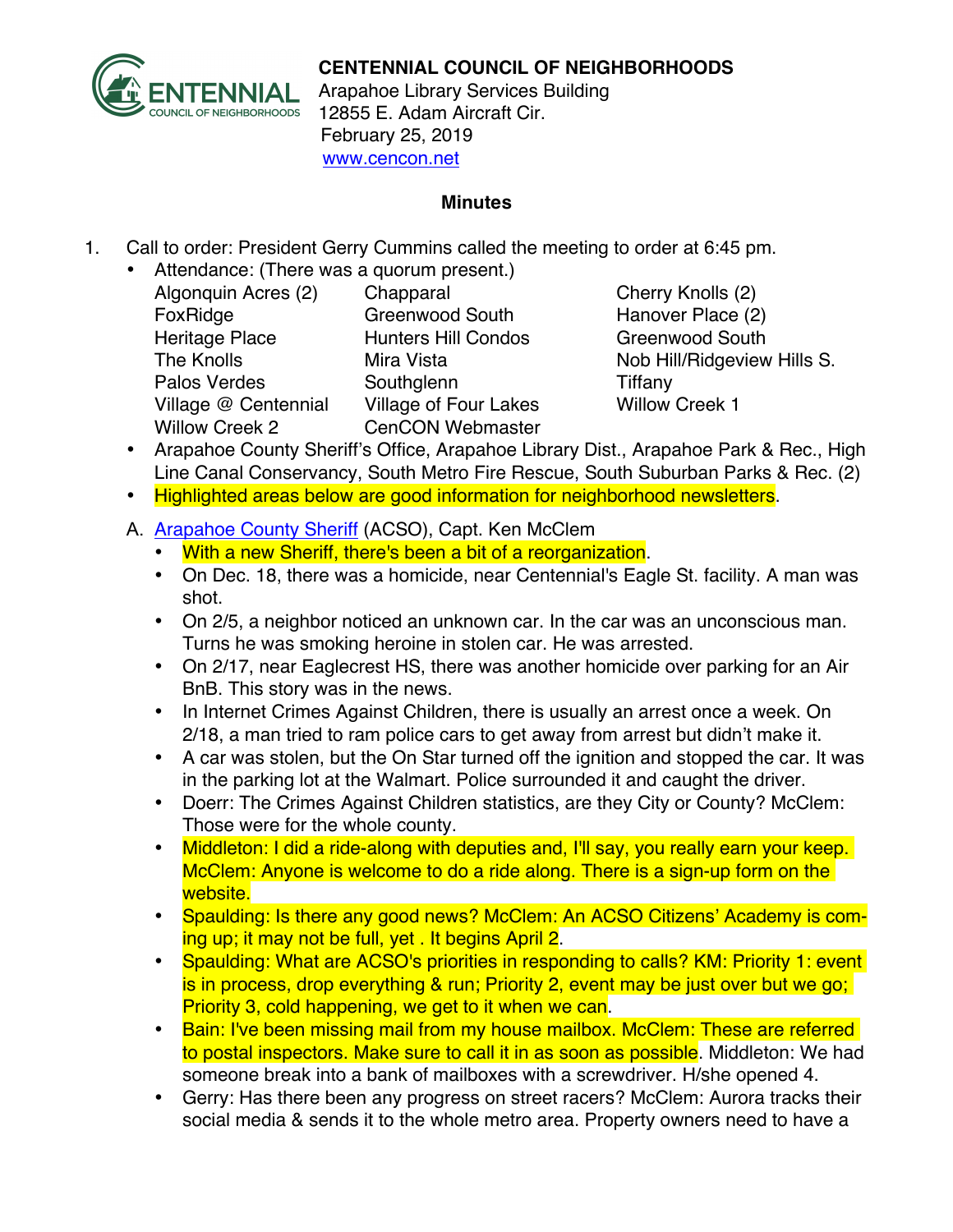no trespassing letter on file with their sheriff/police, then can chase them out. It's slowed down for the winter. ACSO will out more rigorously in the spring

- B. [Arapahoe Library District](http://www.arapahoelibraries.org/), Taliah Abdullah, Manager of Koelbel Library
	- ALD will be holding 20 community meetings during 2019, keep an eye out for those. The goals are to build relationships, better understand the people we serve and make more informed strategic decisions. Here's info about the first batch. (More will be coming.)
		- o Sheridan Library Friday, March 8, 5:30-7pm RSVP to Kat Robertson, (krobertson@ald.lib.co.us)
		- o Koelbel Library Monday, March 11, 10am 11:30am RSVP to Taliah Abdullah, (tabdullah@ald.lib.co.us)
		- o Smoky Hill Library Wednesday, April 10, 5:30-7pm RSVP to Holly Whelan, (hwhelan@ald.lib.co.us)
	- The City of Centennial wants residents to thrive in their homes for as long as they wish to do so, no matter their age or circumstance. To showcase home design strategies (universal design) that make homes comfortable and accessible for all ages and abilities, Centennial has partnered with Arapahoe Libraries to create a new interactive exhibit called the "Interaction Lab," located inside Southglenn Library. Other partners include Arrow Electronics, CSU, & Denver South Economic Development Partnership. It's meant to help one stay in his home as one ages. There will be home design strategies for all ages & abilities. For more information, visit arapahoelibraries.org/interaction-lab.
	- Nickless: How long will it be there? Abdullah: That's unknown right now.
	- Author Brandon Mull, a writer of fantasy books for young adult readers, will talk about his new *Dragonwatch*, at Smoky Hill Lib. on 3/30, 6pm, and at Koelbel Lib. on 3/30, 2-4pm. There will be light refreshments & a book signing after. [Register.](https://arapahoelibraries.org/meet-the-author-series/)
	- Abdullah, Re: Castlewood Lib.: Designers brought a mockup of changes to the library to a meeting with the staff. We'll have them present to CenCON.
	- Spaulding: The libraries are a gem. Please, put a display at the top of stairs in the Southglenn Library relating to what's happening that month. Abdullah: I'll let SG know. Our library request service can get you a book from almost anywhere in the world.
- C. [Arapahoe Park & Rec. District,](http://www.aprd.org) Delos Searle, Asst. District Manager
	- There are several flyers from APRD linked below the minutes. Please, check them out.
	- There will be several spring break kids' camps March 18-22: Lego, fitness, cooking, science (robotics) (See flyers). There are also many adult classes starting in March (see flyer).
	- If there's something you're interested in (like ALD's request), ask us!
	- The new Spring/Summer brochure is out. We're registering now for spring & summer.
	- We'll be getting the fields ready in March. [Lookout Pool](http://www.aprd.org/html/lookout_park___pool.html) will open on Memorial Day.
	- Centennial City Council gave grant assistance for Piney Creek Hollow playground, new trees plantings (100 new trees because of die off), Piney Creek Trailhead, at the Park.
- D. [South Metro Fire Rescue,](http://www.southmetro.org/) Asst. Chief Jerry Rhodes, Community Services
	- SMFD had an internal awards banquet to recognize personnel who went over & above the expected.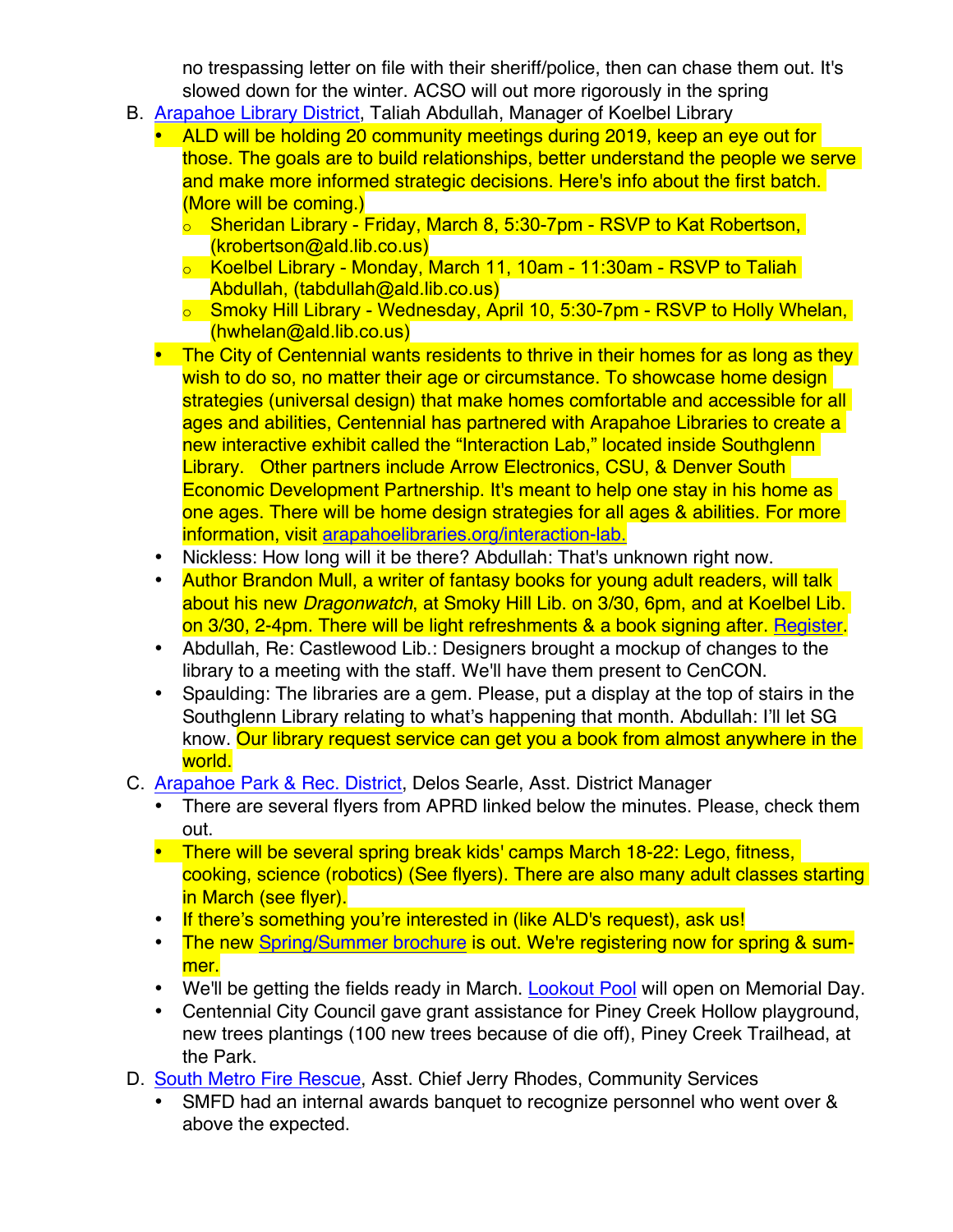- A brief Remembrance ceremony was held 2/20 for John Woods who died in the line of duty 38 years ago. His wife (age 91) made it to the ceremony. She was one of the first volunteer female fire fighters (when Cunningham Fire was out in the middle of nowhere).
- Don't follow pets onto the ice, you're heavier than your pet. Call 911
- If you're an Ice fisher, make sure to sound the ice before you drill.
- The 2018 South Metro Annual Report (not including Littleton Fire Rescue) will be available shortly.
- SMFD is Vlogging: "Unscripted" is their channel on YouTube. These are great, brief pieces.
- Station 20, in Highlands Ranch, at Summitview & Wildcat, is in the site finding phase.
- Some CenCON homework: Please, go on our website & [send in](mailto:kristin.eckmann@southmetro.org) suggestions, things you like, things you'd like to change. Would you like to see a section on history?
- Station 32 at Orchard & Quebec, had it's Grand (Re)Opening on Sat., 3/2, 10am-2pm.
- Unification of three fire agencies under one Fire Marshal requires a plan for our business community. The full document is available from the Fire Marshal.
	- o 10,260 inspectable occupancies.
	- $\circ$  7,200 occupancies were divided into low, moderate, and high-risk.
	- o Analysis concluded the need for 4 additional inspectors. Additional inspectors will be hired and trained in 2019. The inspectors will inspect the high-risk and moderate occupancies in 2019.
	- o Low risk occupancies will be inspected in 2020 and 2021.
	- $\circ$  At the end of 2021, the anticipated result is the entire 10,260 known inspectable occupancies, and additional occupancies discovered along the way, will be inspected by the code compliance team and placed on a regular inspection schedule.
- The SMFD Citizens' Academy has a 2-yr waiting list, but if you're interested, get on the list now. There will be 8 teen academies this summer.
- Spaulding: What is high, medium, low risk? Rhodes: Low: No dangerous chemicals, there is no work that's risky. Medium: No dangerous chemicals or production components, has escape routes. High: Hazardous materials, dangerous chemicals, dangerous production components.
- F. [South Suburban Parks & Rec District,](http://www.SSPR.org) Jamie DeBartolomeis
	- See the SSPRD March event flyer linked below the minutes.
	- DeBartolomeis called attention to several activities: Canvas & Cookies (34 & 3/20), registration for flag football open now, registration for summer T-ball open now, Me, Myself, & My Health (3/3), spring break day camps (3/28-25, dates vary)
	- SSPRD is holding job fairs: 3/5, 2-6pm at: Buck and 3/12, 2-6, Lone Tree Hub. 100s of jobs, some part time, some seasonal, some full time, lifeguards!, 15-retirement age restaurant servers, line cooks, gymnastics instructors, golf/park maintenance ages
	- Denver Int'l Figure Skating competition will be held at the South Suburban Ice Arena, 3/13-17
	- Summer Camps brochure will be out this week in the facilities. They won't be mailed)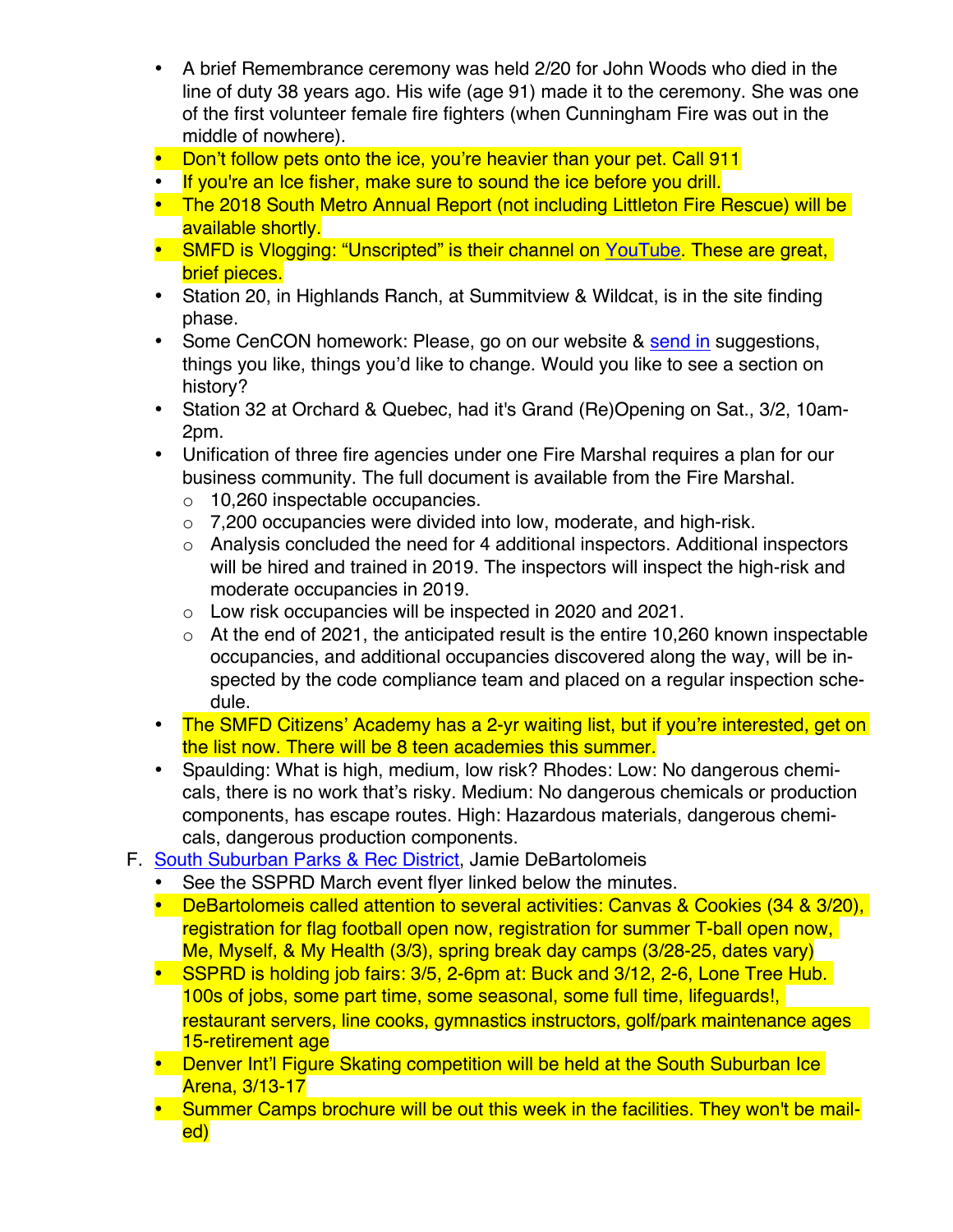- Punch pass spring sale, 3/15-29, buy 20 get 5 free.
- The outdoor pools (not Lone Tree), will be closed at end of swim season & demolished, rebuild starts late Aug/early Sept to open by Memorial Day, 2020.
- Phelps: How are they funded? DeBartoloeis: They'll be paid for by Certificates of Participation.
- Lifeguard salaries vary from \$11.10 to \$12.95 per hour.
- G. City of Centennial: No one was present.

# 2. **Community Presentations**

- A. Highline Canal Conservancy/Highline Canal Future Plans Susanna Fry Jones, Director of Marketing and Community Outreach
	- Along the 71-mile canal are 11 jurisdictions. It connects 8,000 ac of open space.
	- There are 28 mammal species, 15 reptile species, 200 bird species.
	- Phase 1 was community outreach & vision planning (2016-17)
	- Phase 2 is master plan/framework plan (2018-2019)
	- 5 guiding principles: natural, connected & continuous, varied, managed, enhanced
	- Tools for transformation: opportunity areas, landscape design guidelines, signage & wayfinding guidelines, stormwater management, character zone plans, regional coordination
	- Planning will be finalized and up on website in April.
- B. Update on new Recreation Complex west of Holly St., south of County Line Rd. Melissa Reese-Thacker, Planning Manager, South Suburban Parks & Rec. District
	- It will be where the disk golf is now. Disk golf will be rebuilt in Highlands Ranch.
	- We hope to break ground in mid-April & go vertical in Sept., to be finished in Dec. 2020. For more specifics see the [website.](http://www.ssprd.org/recreation-complex)

# 3. **CenCON Business**

- A. President's report, Gerry Cummins: No report
- B. 1st Vice President, Nancy Nickless: No report
- C. Secretary, Andrea Suhaka
	- A motion was made, seconded, and unanimously voted to approve the November 2018 minutes as emailed. (Doerr/Stone)
- D. Treasurers' report, Debbie Rasor:

| Balance Forward (1/1/19):               | \$1937.62 |
|-----------------------------------------|-----------|
| • Deposits:                             | 0 Q       |
| • Expenses: Constant Contact annual fee | 187.00    |
| • Interest Income:                      | 0 O       |
| • Ending Balance $(2/24/19)$ :          | \$1750.62 |

- There are 42 members.
- E. **Plans**, Rhonda Livingston, 2nd VP
	- Suhaka left the room.
	- Livingston discussed the Southglenn ideas that were presented to the City Council. She urged everyone to keep an eye on that project. She also talked about some Jones District changes.
	- Community Meeting Jan. 31, 2019, 6 7 pm, Centennial Civic Center The property at 6312 S Troy Cir. is located on the SE corner of E. Caley Ave & S. Troy Cir. The South Denver Islamic Center proposes to build a 14,000 s.f. building with a fellowship area and prayer hall with parking on a 2.7 acre site. The property